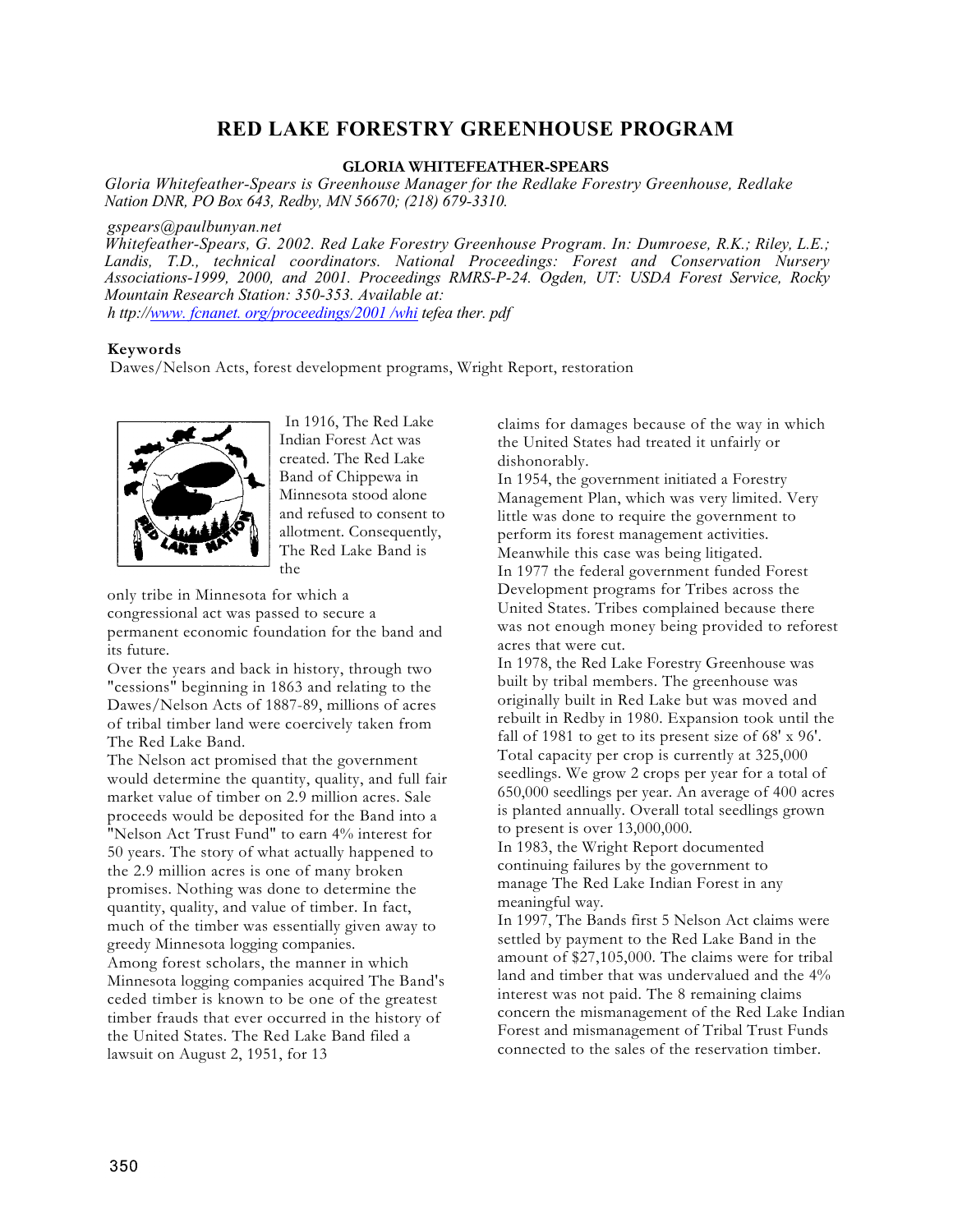Combined total sought for all 8 claims is \$494,559,216.

The Red Lake Band alleged that the government failed to manage and care for the Red Lake Indian Forest in accordance with the principles of scientific forestry as required by the 1916 Act of Congress creating the forest. As a trustee of the forest, the government should have properly managed the forest so that there would be successive crops of valuable timber and should also should have accounted for all monies it collected from timber-related activities. But it did not do this.

The claims are as follows:

- **Claim 6.** This claim is for the difference between the value of the timber in the Red Lake Indian Forest as it exists today and as it would exist, had the government done a proper job. This included profits lost because the government failed to engage in commercial thinning of the pine site area.
- **Claim** 7. This claim concerns the failure of the government to properly manage the lands outside of the Red Lake Indian Forest but inside the Red Lake Indian Reservation. The Band alleges that the value of timber outside the Red Lake Indian Forest is less valuable because of improper management and that this resulted in a loss of profits that could have been earned from proper commercial thinnings.
- **Claim** 8. Apart from the Nelson Act, 4 other trusts were established for the Red lake Band. Two of these trusts were established to receive funds from the disposition of timber and interest earned therein. Two additional trusts were established to receive proceeds from Red Lake Indian Labor. The claim is for reimbursement for improper expenditures from these 4 trust funds.
- **Claim 9.** This claim relates back to claim 6, since the band lost profits in the way of unrealized commercial pine thinning revenues, and since the 1916 Act required that these profits should have been deposited into a principle trust fund at 4% interest. The Band is also entitled to interest income damage from these lost profits.
- **Claim 10.** This claim arises from the government's failure to credit deposits and

interest receivables into the Bands trust funds. Under this claim, The Band alleges damage from the loss of interest income from the failure to post these deposits and the loss of the ability to "sweep the accounts" over night.

- **Claim 11.** This claim asserts that the government's failure to properly manage the Red Lake Indian Forest also includes a failure to deposit net stumpage sales proceeds to the Bands trust accounts.
- **Claim 12.** The government sold Red Lake Indian Forest pine timber to the Red Lake Indian Mills at less than fair market value. In doing so, it did not do what was in the best interest of the Band. Because money from the sales to the Red Lake Indian Mills was required to be deposited into its 4% trust fund, the Band lost money this way, too.
- **Claim 13** relates back to claim 9. It is for interest income losses from profits lost as a result of the government's failure to thin the pine site area outside the Red Lake Indian Forest. Under a separate statute, the government as a trustee of forest lands is required to invest income from net harvest sales. The Band lost money from the government's failure to invest properly.

The likelihood of winning a case depends in large measure on what courts have done in similar cases in the past. This is called Historical Precedent. When we look at decisions made in the United States Court of Federal Claims, we see a meager history of adequate recovery in claims against the United States Government, particularly with respect to timber claims. The court is willing to go far indeed to create novel theories of law to avoid making very large awards in timber cases. And so, despite having a basis that will support a prima facie case of damages of over \$400 million, the general history of Indian Claims cases which have gone to trial in the United States Court of Federal Claims indicated overwhelmingly that a resolution at trial resulting in an award commensurate with such damages is extremely remote. Finally, when comparing this history with the fact that the proposed settlement amount exceeds any recovery ever received by a single tribe in the history of the United States Court of Federal Claims, and in fact, is one of the 20 largest awards ever, regardless of the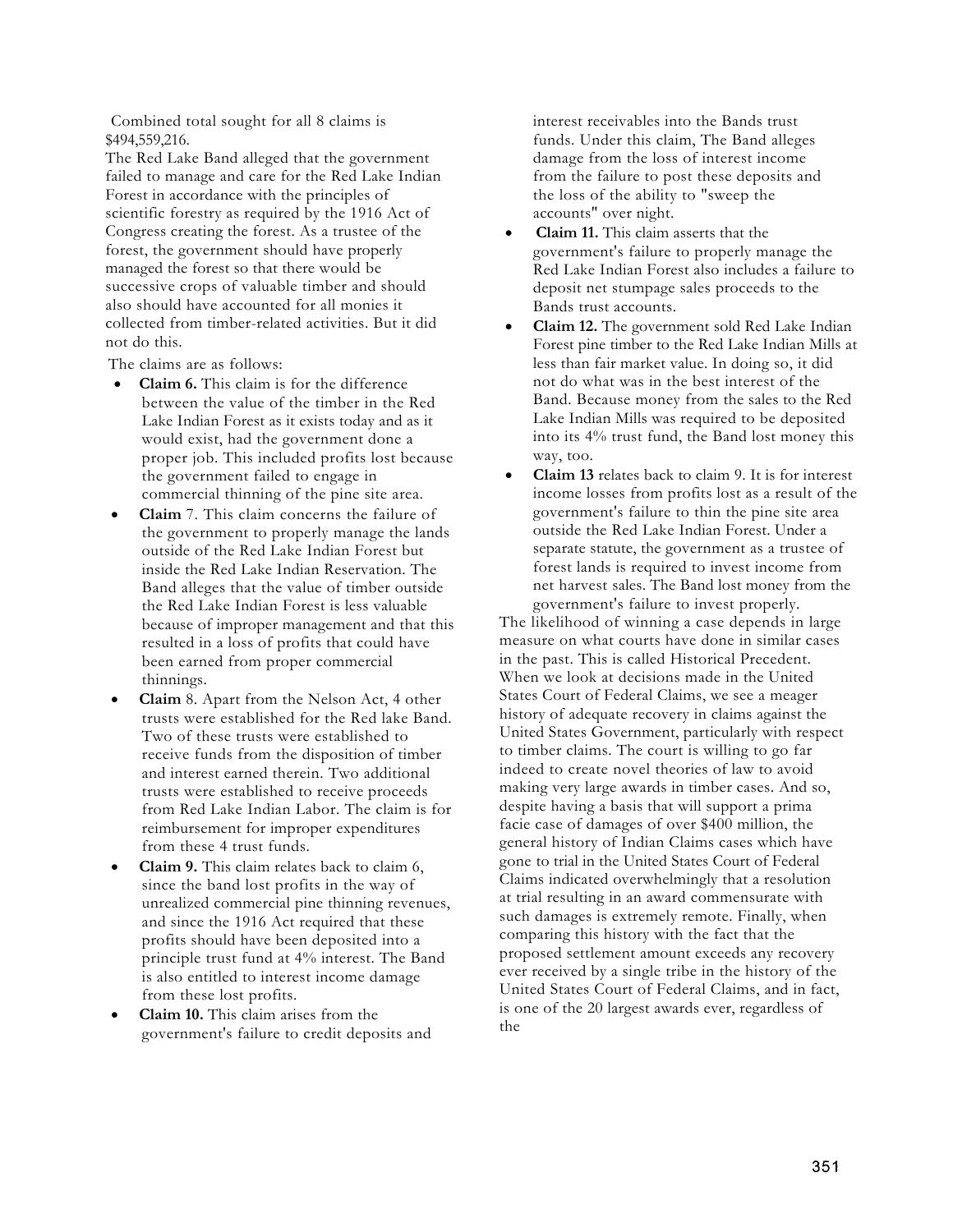**Dr. Tom D. Landis,** National Nursery Specialist, who gave us information on contacts of people to call and ask if they would be interested in helping us with our developments and research. Also for providing funds to help with consultant fees and travel scholarships for 2 students.

**Dr. Richard W. Tinus,** U.S. and international expert in tree seedlings and greenhouses, who came to visit with us. Dr. Tinus did a critique on our existing facilities, looked over potential proposed sites for new facility, gave us ideas for the new facility, initial planning for a new facility, and other alternatives in reaching our goal of planting 1,000 acres per year for 50 years. Dr. Tinus was introduced on our behalf to the Red Lake Tribal Council where he discussed our present and future plans.

**Mr. Dick Rose,** Landscape Architect, who developed the proposed site plan for the utilization of the proposed 40-acre site next to the Red Lake Elementary School in Red Lake. Also for continued support with budget predictions and his willingness to help in many other ways.

**Dr. Kas Dumroese,** University of Idaho, who looked into research done with growing tree seedlings with the ebb & flow system.

**Dr. Ron Overton,** Regeneration Specialist, Purdue University, for always listening and helping us to make connections to other experts. Also for the opportunity to host part of "The Russian Forester Delegation" at Red Lake.

**Our Greenhouse Task Force,** who is a mixture of tribal planners, grant writers, realty, historian, foresters, architects, engineers, plant physiologist, greenhouse manager and all others who have input and been working hard over the past 1 <sup>1</sup>/2 years.

**Mr. Eric Stuewe,** Stuewe & Sons, Inc., who is always interested and helpful in production of tree seedlings with insight to other people and businesses.

**Dr. John Bartok Jr.,** Agricultural Engineer and Greenhouse Consultant, who is happy to work with us by providing overall insight regarding developments, design, planning, and whole concept of greenhouse operations.

| <b>Summary Table.</b> |                                                                            |                                                                                                                                 |
|-----------------------|----------------------------------------------------------------------------|---------------------------------------------------------------------------------------------------------------------------------|
| YEAR                  | <b>EVENT</b>                                                               | <b>RESULT OR INTENT</b>                                                                                                         |
| 1916                  | Red Lake Indian Forest Act                                                 | Congressional act passed to secure a permanent<br>economic foundation for The Band                                              |
| 1863                  |                                                                            | Cession of Tribal land                                                                                                          |
| 1887-1889             | Dawes/Nelson Act                                                           | Further cession of 2.9 million acres of Tribal land                                                                             |
| 1951                  | Lawsuit filed by Red Lake Band                                             | 13 claims made against the US government                                                                                        |
| 1954                  | Forestry Management Plan                                                   | Limited government responsibility                                                                                               |
| 1977                  | Forest Development Funds                                                   | Very little money given to tribes                                                                                               |
| 1978                  | Red Lake Greenhouse                                                        | Built by Tribal members                                                                                                         |
| 1983                  | Wright Report                                                              | Documented continuing government failuresto the Tribes                                                                          |
| 1996                  | <b>Forest Policy/Advisory</b><br>Committee formed                          | Dealt with stumpage issues                                                                                                      |
| 1997                  | Red Lake Self-Governance                                                   | Ceded Lands Settlement (\$27,105,000)                                                                                           |
| 1999                  | Red Lake Fire Mgt. Plan<br>Red Lake History Book                           |                                                                                                                                 |
| 2000                  | Red Lake Integrated Resource<br>Management Plan                            |                                                                                                                                 |
| 2001                  | US Court of Federal Claims Decision<br>Red Lake Forestry Technician school | 8 remaining claims settled for \$53.5 million<br>\$40 million permanent fund established<br><b>Education for Tribal members</b> |